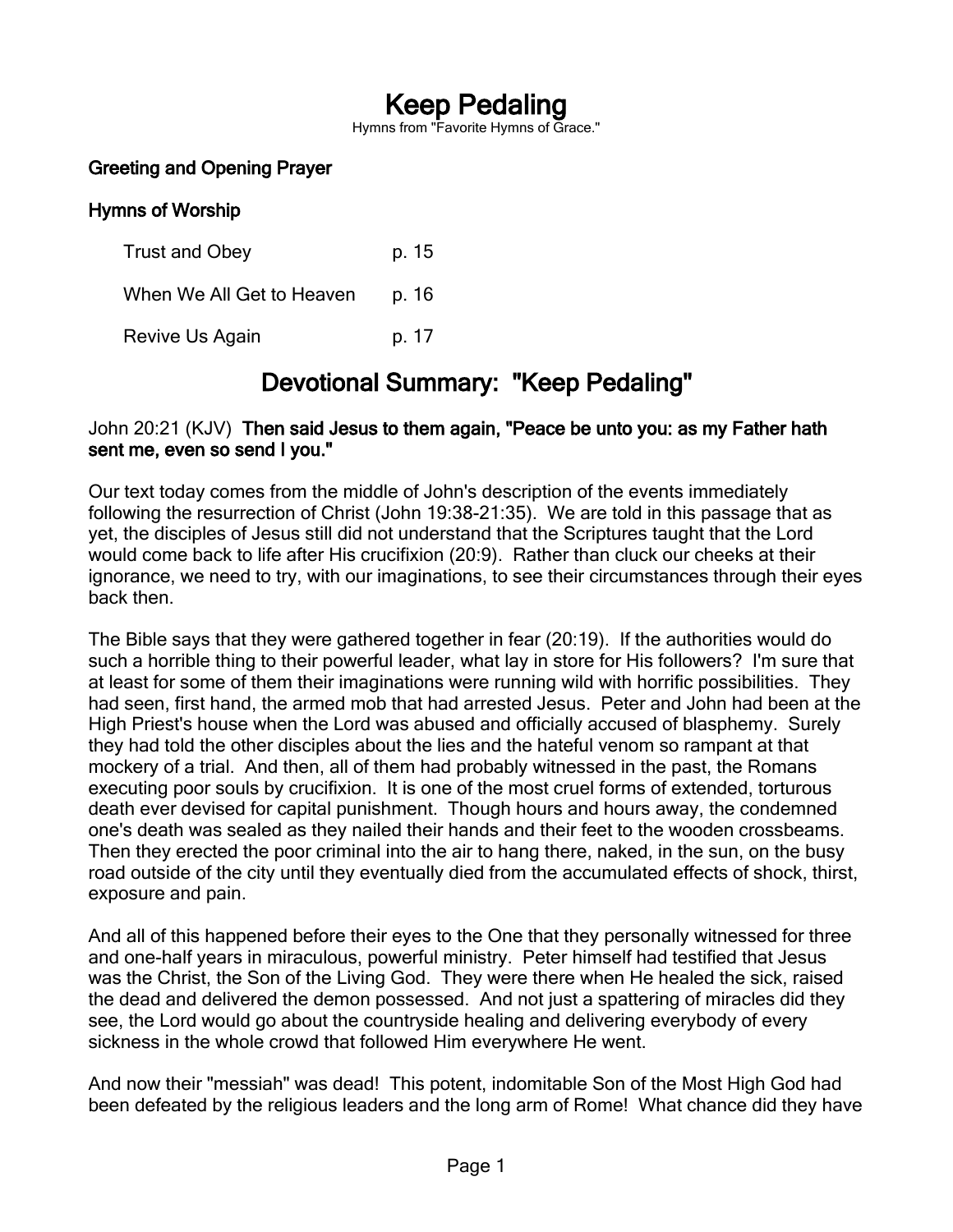if this is the plight of their Master?

Look at our text again. "Peace be unto you: as my Father hath sent me, even so send I you." I wonder how many of them suddenly had a flashback of what the Lord had cried out from the cross just before He died? "My God, My God! Why hast Thou forsaken Me!?" (Mark 15:34 KJV) If the Father would forsake His only begotten Son, what were their chances against the seat of Jewish religious authority and the will of mighty Rome?

Mary Magdalene had already reported that she had seen the Master and that He had told her He was going away, back to the Father (20:17-18). So we begin to get a picture into the dilemma the disciples may have seen themselves in. They did not know what was happening as the resurrected Christ stood before them in His crucified body. Was this a ghost or a vision or a trick? They knew He said He was leaving them to go back to Heaven. They knew the authorities would be hot to have them killed too. They knew the Father had forsaken His Son and we can be sure they had no understanding of these things. They were full of fear.

And in walks Jesus who calmly says..."Peace!?" Then the very next thing He says is, "You see the way the Father sent me to do my task? Well, I'm sending you the same way."

We can almost hear one of them mutter under his breath, "Thanks a LOT!"

Now, if this were the end of the story what a tragic tale it would be! But we know that this is not where the Gospel ends. This is not the complete picture of what the message of Jesus Christ is all about. He did not come down here, live an unbelievably perfect and miraculous life, paid the price for our sins, get resurrected and just ascend back to Heaven, leaving His followers to fend for themselves. NO!!!

In John14:25-27 (KJV) we read: "These things have I spoken unto you, being yet present with you. 26 But the Comforter, which is the Holy Ghost, whom the Father will send in my name, he shall teach you all things, and bring all things to your remembrance, whatsoever I have said unto you. 27 Peace I leave with you, my peace I give unto you: not as the world giveth, give I unto you. Let not your heart be troubled, neither let it be afraid."

Here is the ground for peace, for joy, for courage, for shouting...for those first disciples, huddled in fear behind locked doors, and for us today! Maybe you can relate to the questions these pioneers of the Church had. As you struggle with loneliness...as your sight, hearing and memory fails you...as your pain sometimes is overwhelming...as time becomes your boring enemy...as your faith is tested...as the encouragement of Christian fellowship becomes more and more rare...as your struggles overwhelm your Christian disposition...as you feel more and more put on the shelf...

The Father will send the Holy Spirit in the powerful name of our Savior, Jesus Christ and He will be our Comforter, He will be our teacher! Peace?! O peace indeed...peace that passes understanding! "And the peace of God, which passeth all understanding, shall keep your hearts and minds through Christ Jesus" (Philippians 4:7 KJV).

The Comforter is teaching us His peace! In the face of our hurts, our struggles, our failing health, our waning strength, thought we feel like we have been forsaken, the truth is that we have a Friend who did not leave us alone when we got too old to go to church. He did not